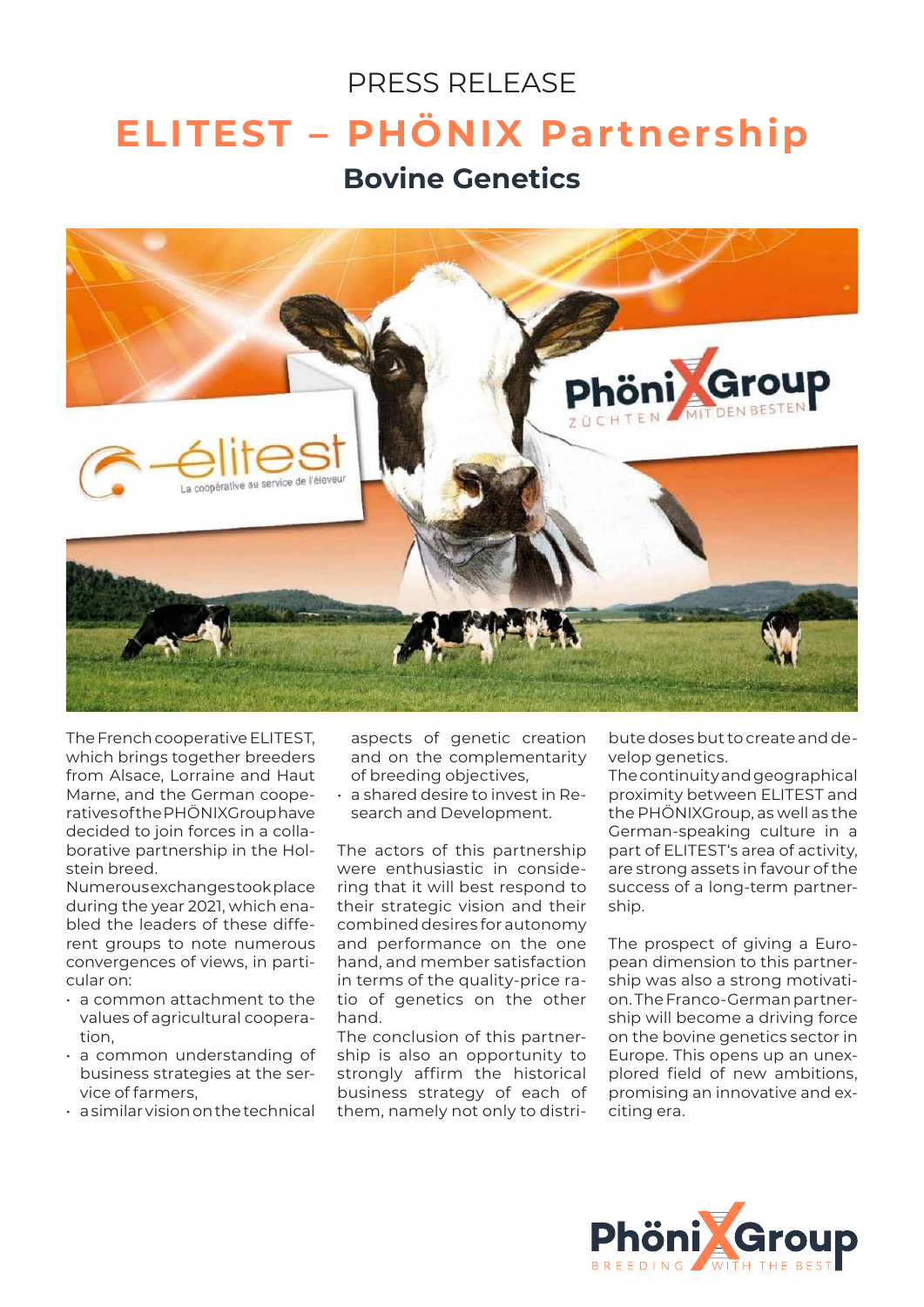## **Introducing PHÖNIX**











**The German PHÖNIXGroup was founded in 2021 by six of the most important German breeding cooperatives with the main purpose of conducting the Holstein selection scheme.**

The six cooperatives are

- RUW North Rhine-Westphalia - Rhineland Palatinate - Saarland
- RBW: Baden-Württemberg
- RSH: Schleswig Holstein
- Rinder Allianz: Mecklenburg Western Pomerania - Saxony Anhalt
- QNetics: Hesse Thuringia
- RBB: Berlin Brandenburg

These six cooperatives represent 60 % of the German Holstein business with a total of 2,670,000 Holstein doses in use including out-of-area and export business. The PHÖNIXGroup classifies **13 bulls in the German top 20 RZG** 

## **in genomic index** and **13 bulls in the German top 20 RZG for progeny index**.

The correspondence in USI indexes associated with the results of the internal ELITEST scheme ensures an excellent catalogue quality for breeders in Alsace, Lorraine and Haut-Marne in the ELITEST activity zone at equivalent cost (without any increase in cost)



*European Parliament, Strasbourg, 9 March 2022, from left to right: Jürgen HARTMANN PHÖNIX Director RUW, Heinrich BUXTRUP PHÖNIX President RUW, Pascal MORETTI Vice President ELITEST, Alfred WEIDELE PHÖNIX Director RBW, Damien TIHA President ELITEST, Philippe SIBILLE Director ELITEST, Josef VOLKWEIN PHÖNIX President RBW*